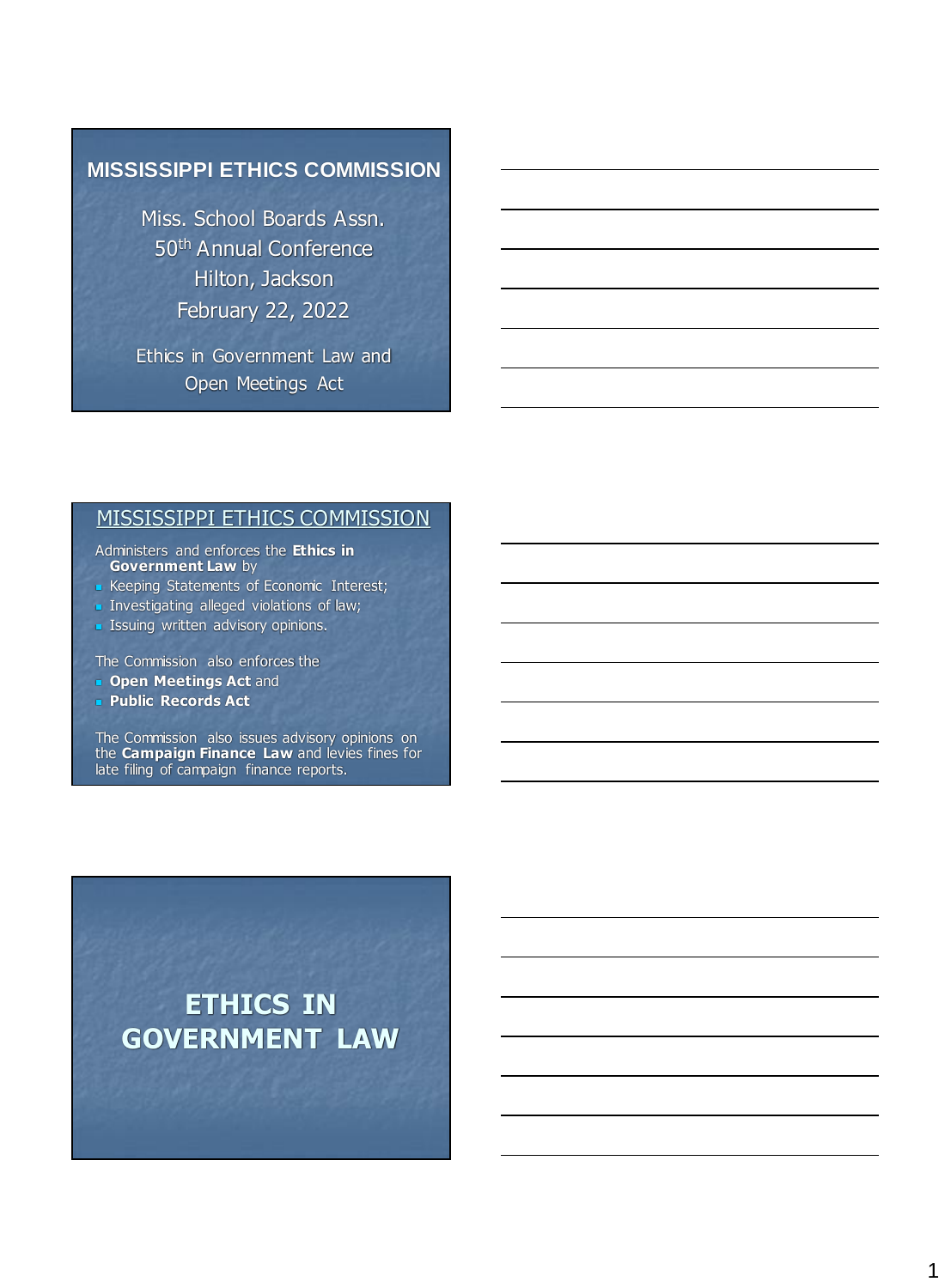## Statement of Economic Interest (SEI)

- Members of all public school boards must **file, whether elected or appointed.**
- <sup>◼</sup> **Candidates for elected office and persons appointed to fill a vacancy in an elected office must also file.**
- Incumbents must file before May 1 every year.
- Must be filed electronically on Ethics Commission web site.
- System saves information from previous year. If your information has not changed, you simply review it, and click a few buttons to refile.

#### Complaint Process

- Sworn complaint must be filed alleging a violation of law by a public servant before an investigation can be conducted.
- **If investigation is authorized by** Commission, it is conducted before respondent is notified.
- Respondent has 30 days to file a response.
- All investigative proceedings and records are strictly confidential, and breach of confidentiality constitutes a crime.

#### **Enforcement**

- Commission will hold hearings to determine guilt and to impose penalties.
- Appeals go to Hinds County Circuit Court.
- Commission can impose fines up to \$10,000, order public servant to repay all money received, and order equitable remedies.
- Commission can *recommend* that Hinds County Circuit Court remove an official or suspend or demote an employee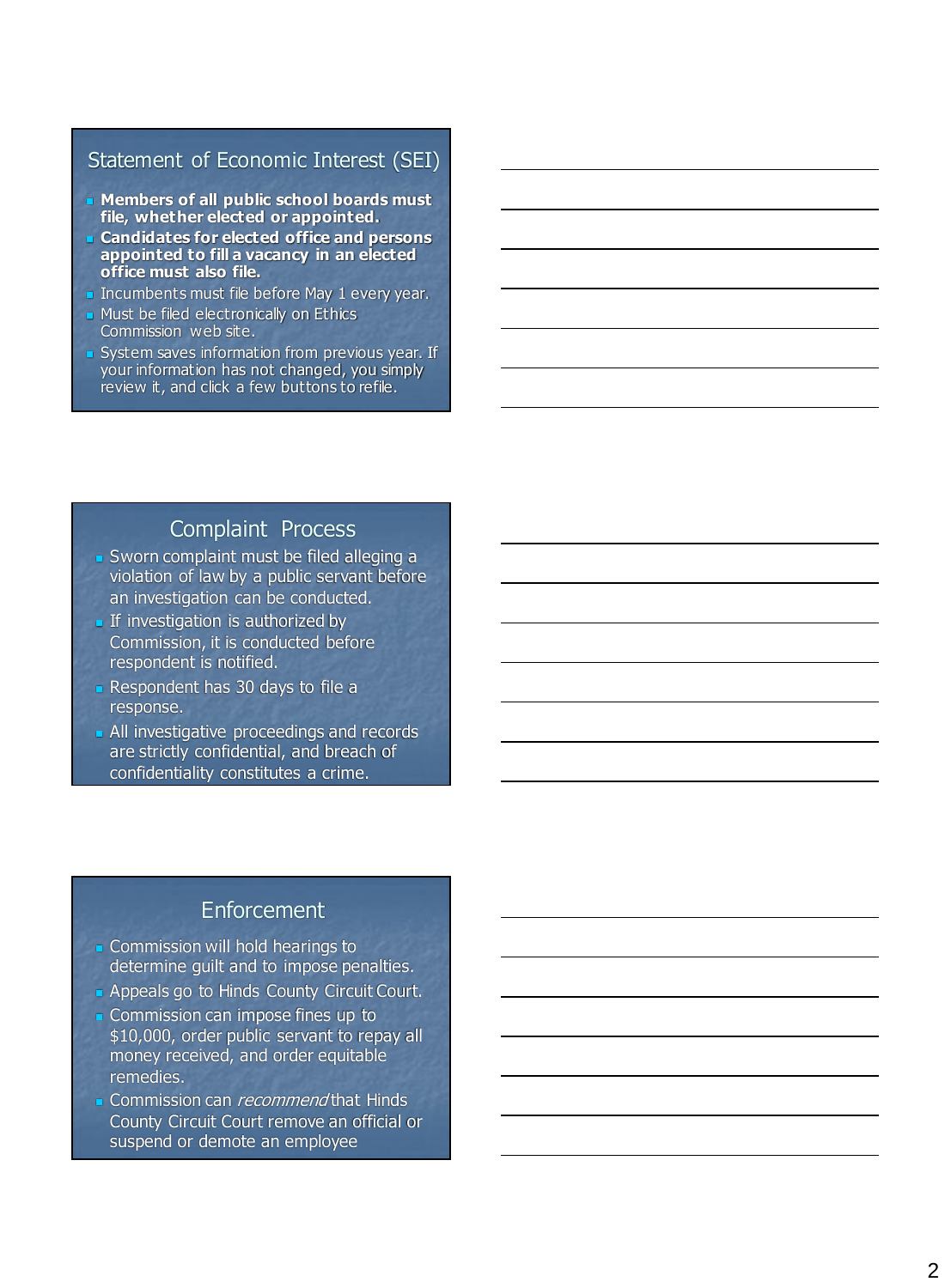## **Eight Basic Prohibitions**

- **Board Member Contracts**
- Use of Office
- **Contracting**
- **■** Purchasing Goods and Services
- **Purchasing Securities**
- Insider Lobbying
- Post Government Employment
- Insider Information

#### Section 109,

## Miss. Constitution of 1890

No public officer or member of the legislature shall be

- $\blacksquare$  interested, directly or indirectly, in any
- contract with the state, or any district, county, city, or town thereof,
- **authorized** by any law passed or order made by any board of which he may be or may have been a member,
- **I** during the term for which he shall have been chosen, **or within one year** after the expiration of such term.

#### Section 109,

#### Miss. Constitution of 1890

- Section 109 only applies to members of boards and the Legislature.
- There must be some sort of contract but does not have to be a written contract.
- The conflict arises when the board funds or
- otherwise authorizes the contract. Even if the individual member does not vote, he or she may be in violation .
- Notice the prohibition is against an interest, not against an act.
- The prohibition continues until a board member has been out of office for one year.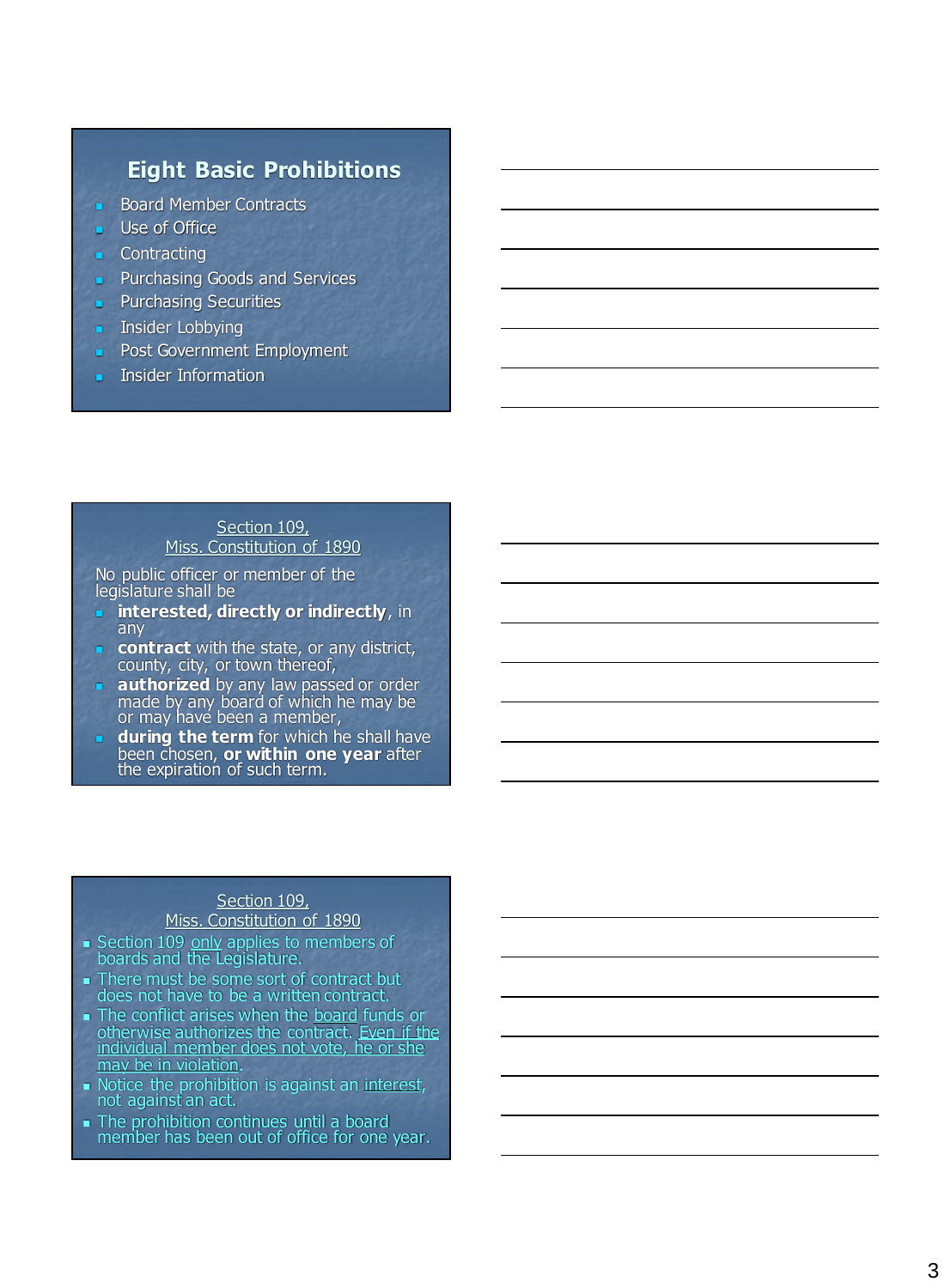17 -080 - The spouse of a school board member may not be employed as a substitute teacher by a company which contracts with the school board to provide substitute teachers to the school district. The school board member would have a prohibited interest in the contract in violation of Section 109 and Section 25-4-105(2).

## Advisory Opinion

13-024-E A school board member may have an interest in a Sixteenth Section lease **only** when the lease was authorized **before** the school board member took office, and the school board will **take no action** on the lease during the board member's term or for one year thereafter.

#### Advisory Opinion

17 -025 - A business partially owned by a school board member may not serve as a vendor to the school district. Section 109 and Section 25 - 4 - 105(2) prohibit a school board member from having a direct or indirect interest in any contract which is funded or otherwise authorized by the school board during that board member's term or for one year thereafter.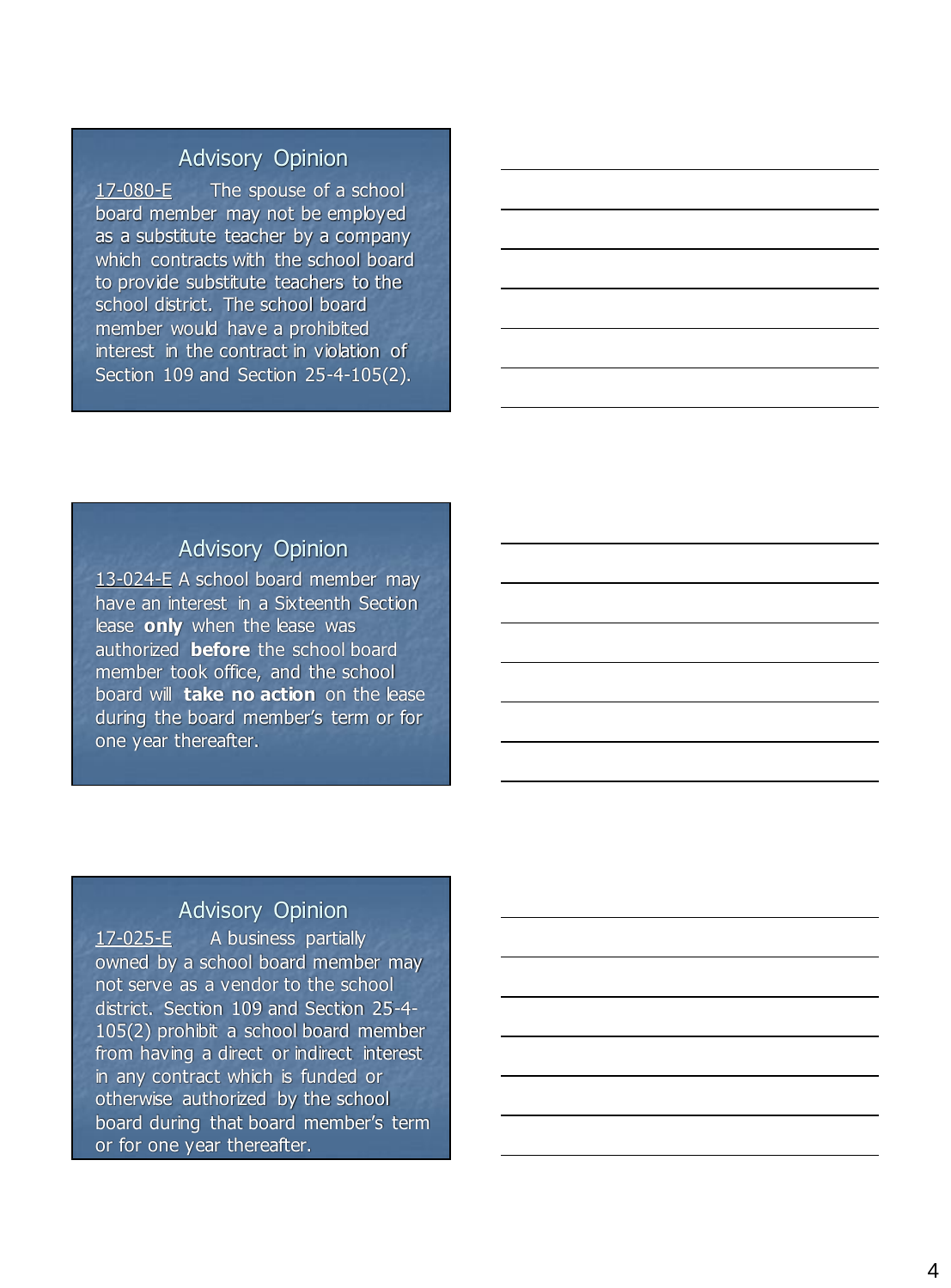#### Section 25-4-105(1)

(1) No **public servant** shall **use his official position** to obtain, or attempt to obtain, **pecuniary benefit** for himself other than that compensation provided for by law, or to obtain, or attempt to obtain, pecuniary benefit for any **relative** or any **business with which he is associated** .

#### Section 25-4-105(1)

- The statute does not require a public servant<br>misuse his or her position.
- To avoid a violation, a public servant must totally and completely **recuse** himself or herself from the matter giving rise to the conflict.
- A board member must leave the board meeting before the matter comes up for discussion, may only return after the matter is concluded, and must not discuss the matter with anyone.
- An abstention is considered a vote with the majority and is not a recusal. The minutes of the meeting should accurately reflect the recusal.
- <sup>◼</sup> **Recusal does not prevent other violations.**

#### Section 25-4-105(1) "**Relative**" is the public servant's

- spouse,
- $\blacksquare$  child,
- parent,
- **I** sibling (brothers and sisters) or
- spouse of a relative (in-laws).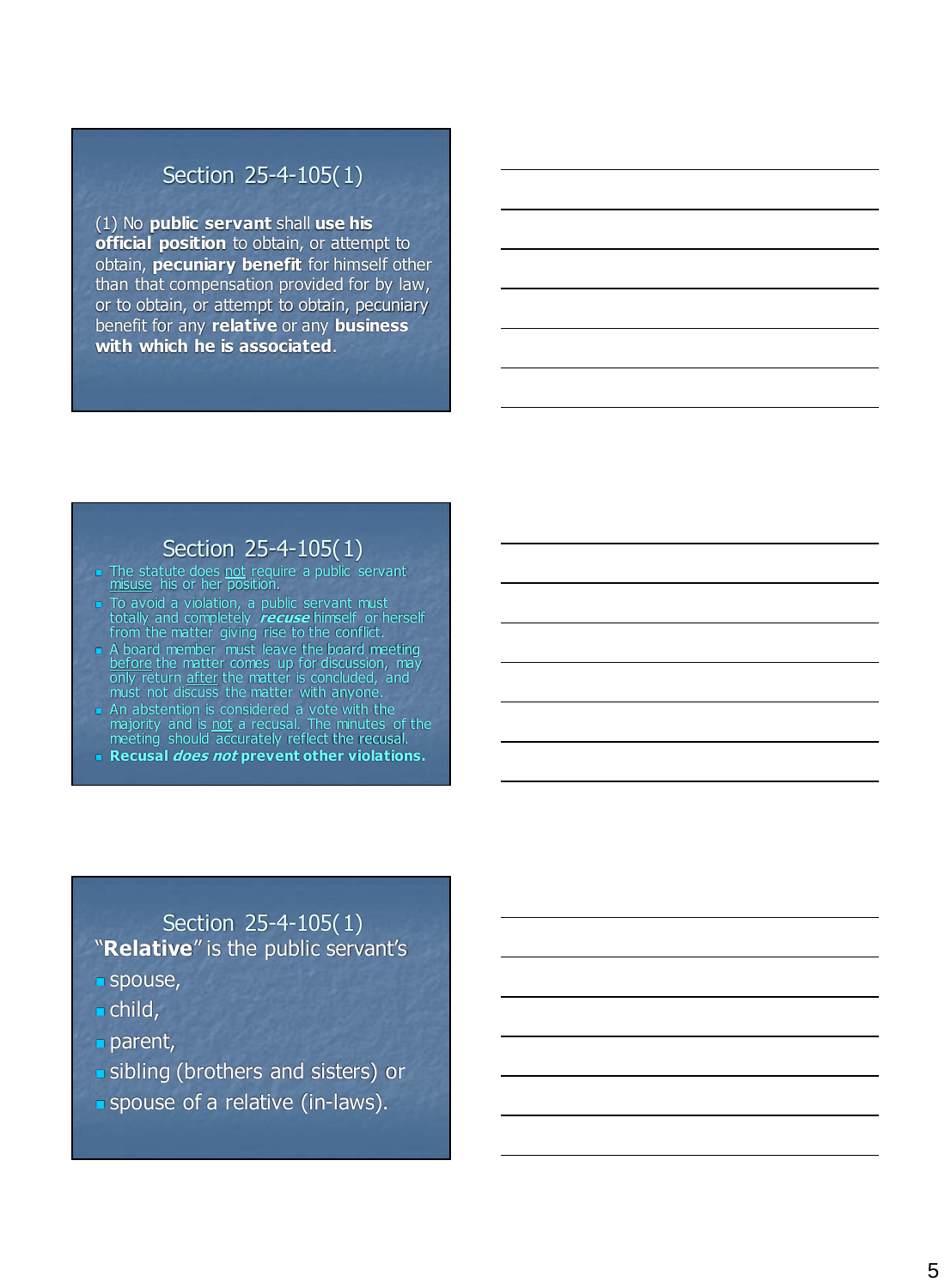10-035-E A school board member whose financially independent relative is employed by the school district may not participate in discussions and actions approving the **annual school district budget**. Only when a board member's recusal would result in the **loss of a quorum** and render the board unable to act may board member participate in approving district budget.

#### Advisory Opinion

14 -028 - If new school board member and sibling are indeed **financially independent**, then sibling can remain employed by district and no violation of Section 109 or Section 25 - 4 -105(2) should occur, but the board member **must recuse** himself or herself from any matter which would result in a pecuniary benefit to the relative, in compliance with Section 25 - 4 -105(1).

#### Section 25-4-105(1)

'**Business with which he is associated**' means public servant or his relative is

- officer, director, owner, partner, employee
- holder of more than ten percent (10%) of the fair market value or
- from which he or his relative derives more than \$2,500 in annual income or
- over which such public servant or his relative exercises control.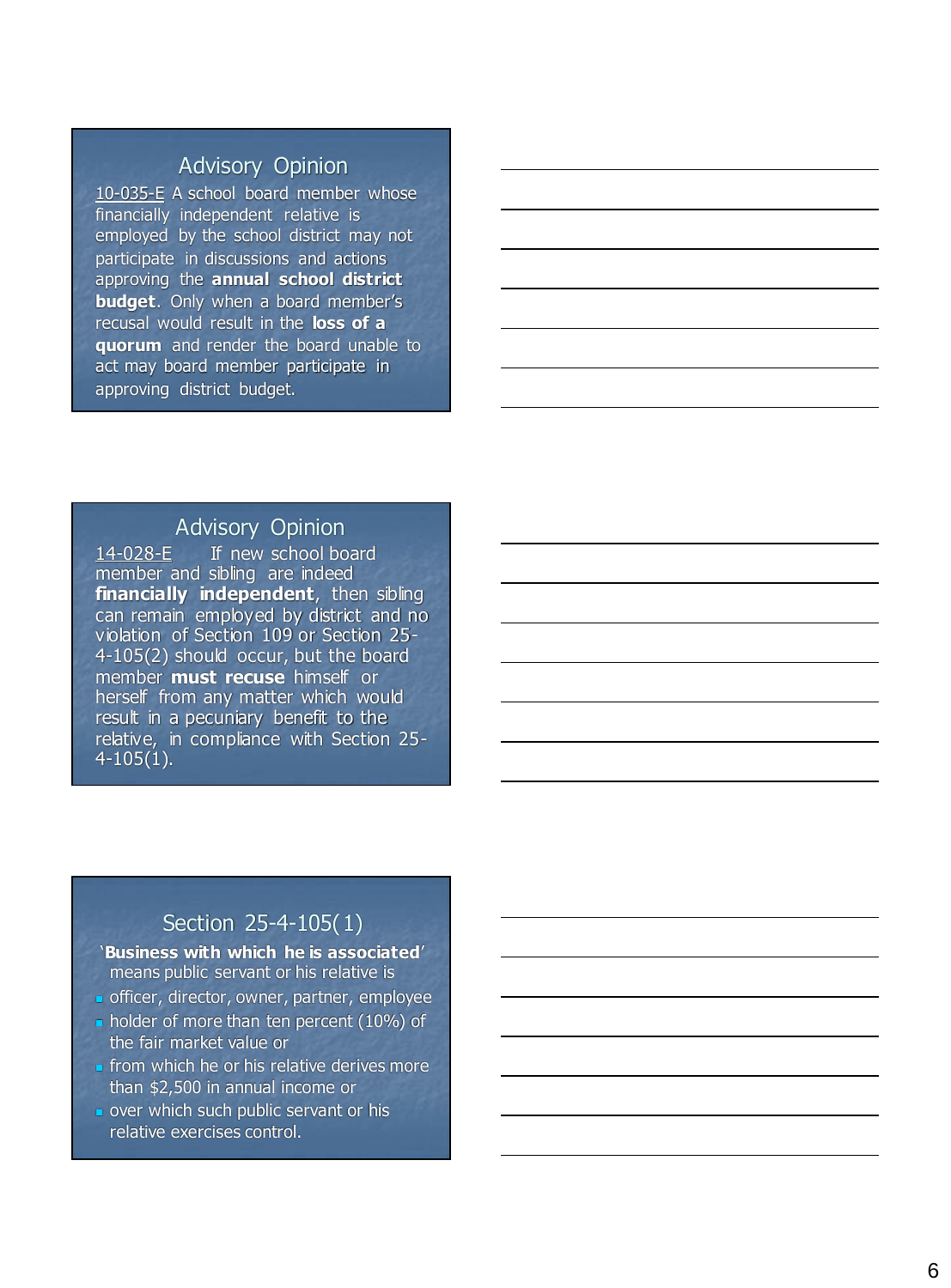10-006-E A member of a school board may also serve as an officer of a Parent Teacher Organization (PTO) within the same school district. So long as the PTO is **not** receiving any funds from the district, no violation of Section 109 or Section 25-4-105(2) should arise. But the school board member **must fully recuse** from any action which would result in a pecuniary benefit to the PTO in compliance with Section 25 - 4 -105(1).

#### **Subsection (3)(a) – The Contractor Prohibition**

(3) No public servant shall: (a) Be a **contractor, subcontractor or vendor with the governmental entity** of which he is a member, officer, employee or agent, other than in his contract of employment, **or have a material financial interest in any business which is a contractor, subcontractor or vendor with the governmental entity** of which he is a member, officer, employee or agent.

#### Advisory Opinion

14 -008 - A business owned by a school teacher may not serve as a contractor to the school district which employs the teacher. Section 25 - 4 - 105(3)(a) prohibits a teacher from having a material financial interest in a business that serves as a contractor to his or her own school district.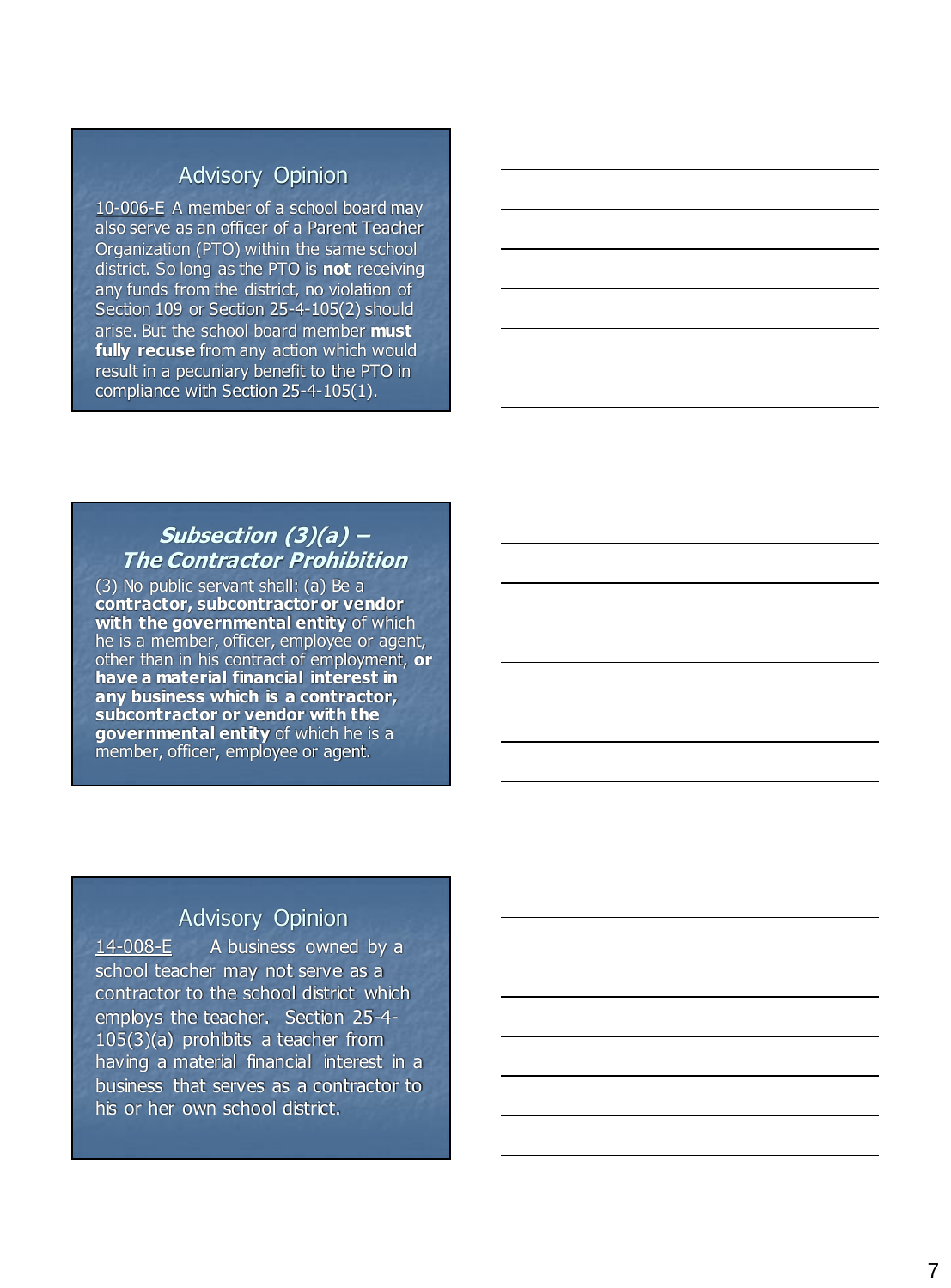11 -054 - School district employees may be assigned additional duties and paid additional compensation. While they cannot hold two separate positions with the same district, one may accept additional duties and receive additional compensation without violating Section 25-4-105(3)(a) if paid under one contract.

#### **Subsection (3)(b) – The Purchaser Prohibition**

(3) No public servant shall: (b) Be a **purchaser, direct or indirect**, at any sale made by him in his official capacity **or by the governmental entity of which he is an officer or employee**, except in respect of the sale of goods or services when provided as public utilities or offered to the general public on a uniform price schedule.

#### **Section 25-4-105(4) – Exceptions to Subsection (3)**

- These exceptions only apply to Subsection (3) and not to any other provisions of law.
- Can apply to a government employee but does not protect a board member from a violation of Section 109 or Section 25 - 4 - 105(2). The employee would still have to recuse himself or herself from any action which might otherwise violate Section 25 - 4 -105(1).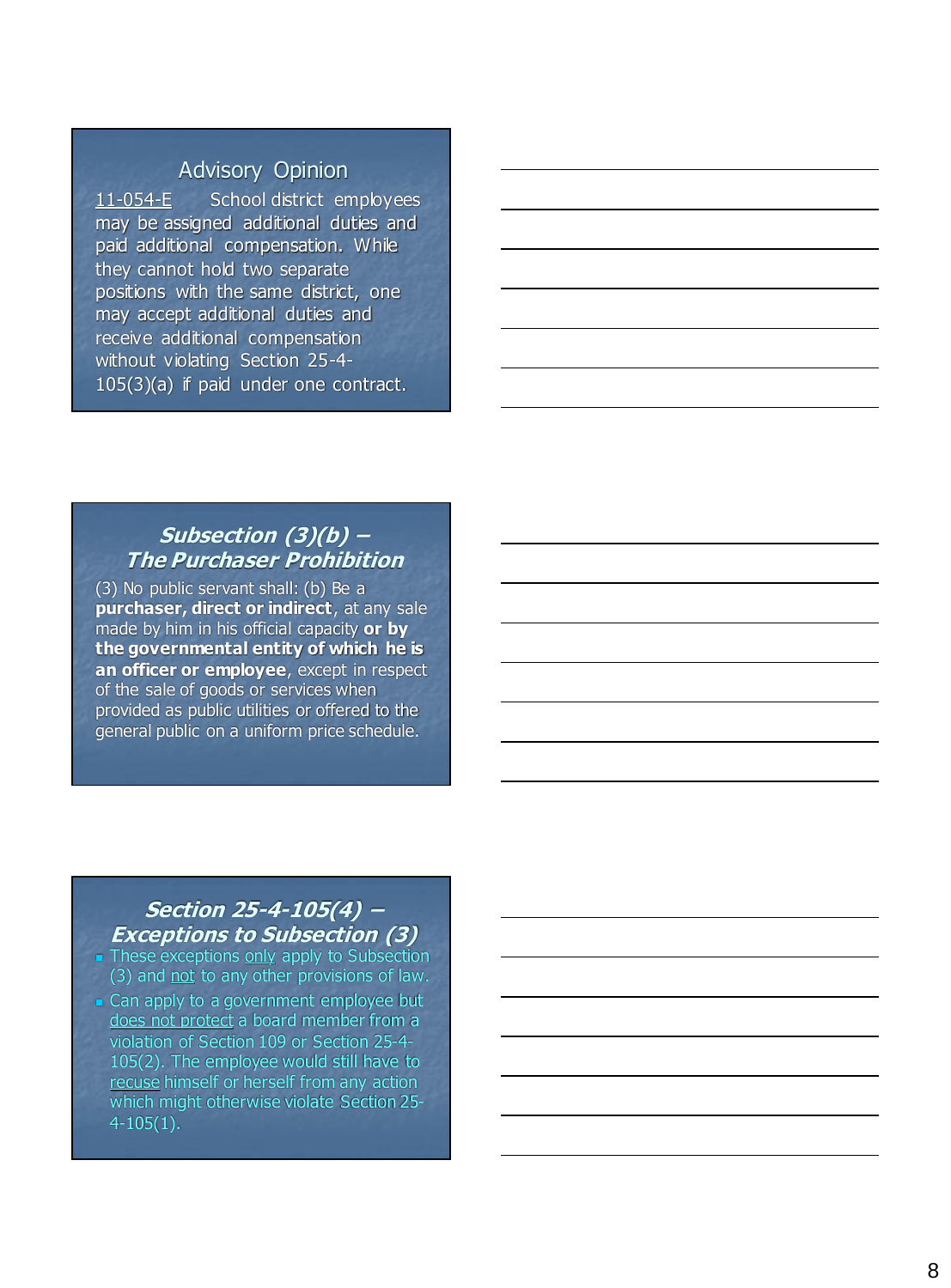# **OTHER LAWS**

Not part of Ethics Law but do relate to schools.

## § 37-9-17: Step-Aside in Hiring

- Principal or superintendent **cannot** recommend employment of relative.
- Board may designate someone else to recommend relative.
- Cannot be used for central office staff.
- Limited to 2 jobs per school.
- Noninstructional employee must have been previously employed and cannot be paid more than statewide average.

## Advisory Opinion

17-004-E The superintendent may not recommend a relative for continued employment, and the "step-aside" provision set out in Section 37-9-17 does not apply to employees of the central office.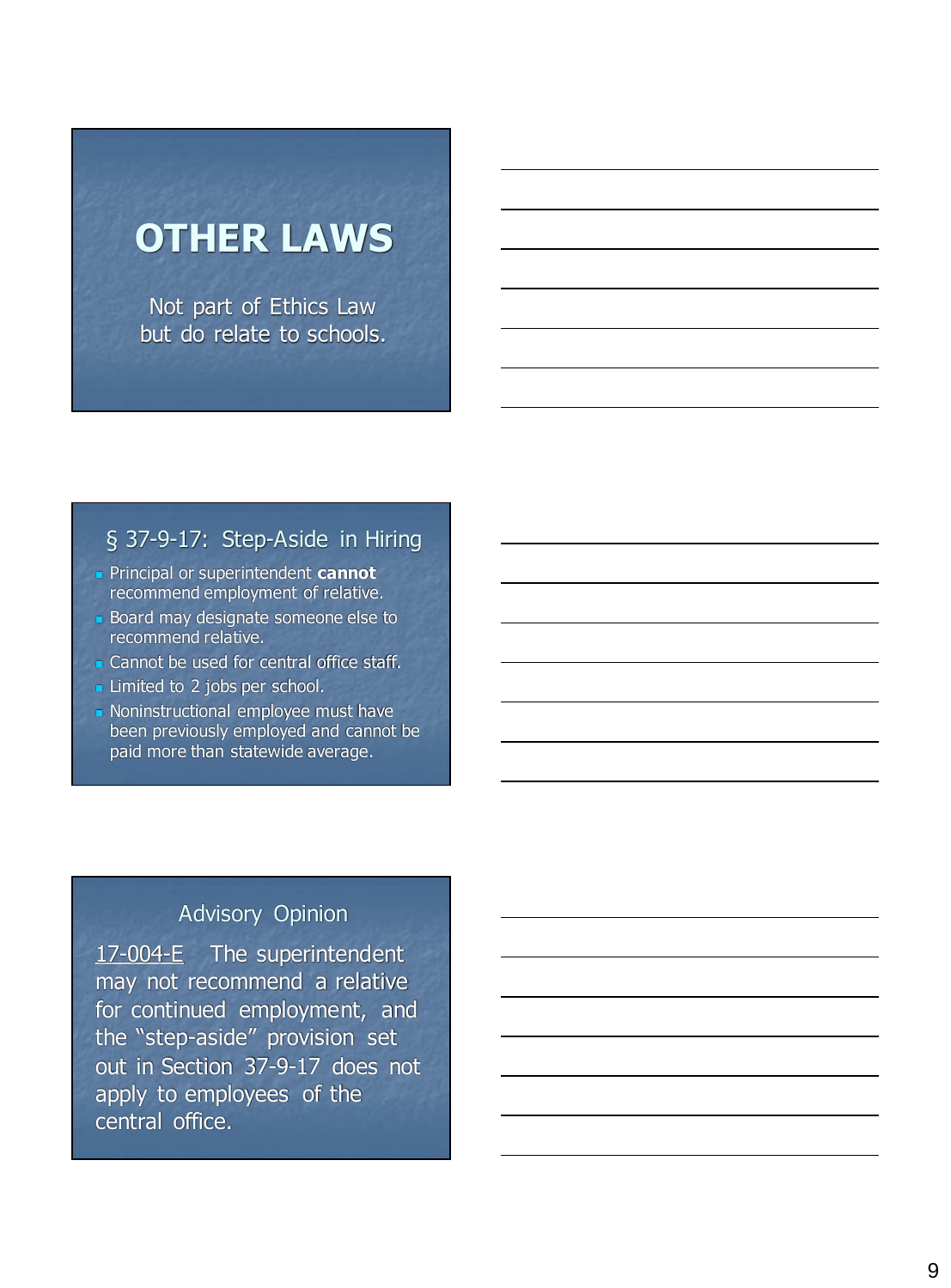14 -039 - A school superintendent's siblings may be employed as a principal or counselor in the same district. If the school board's **designee recommends** a superintendent's siblings and the **superintendent fully and completely recuses** himself or herself from the hiring and supervision process, then the superintendent does not violate Section 25 - 4 -105(1).

#### § 37 - 9 -21: School Nepotism

- Cannot hire licensed employee if related within third degree to majority of board.
- Board member cannot vote on licensed employee related within third degree.
- Contract is null and void if it violates this statute.

## § 37-7-333: Bank Contracts

- **If school board member has** connection to a bank which bids on depository contract, then don't open any of the bids.
- **Buperintendent sends all sealed** bids to state treasurer, who opens bids and selects depository.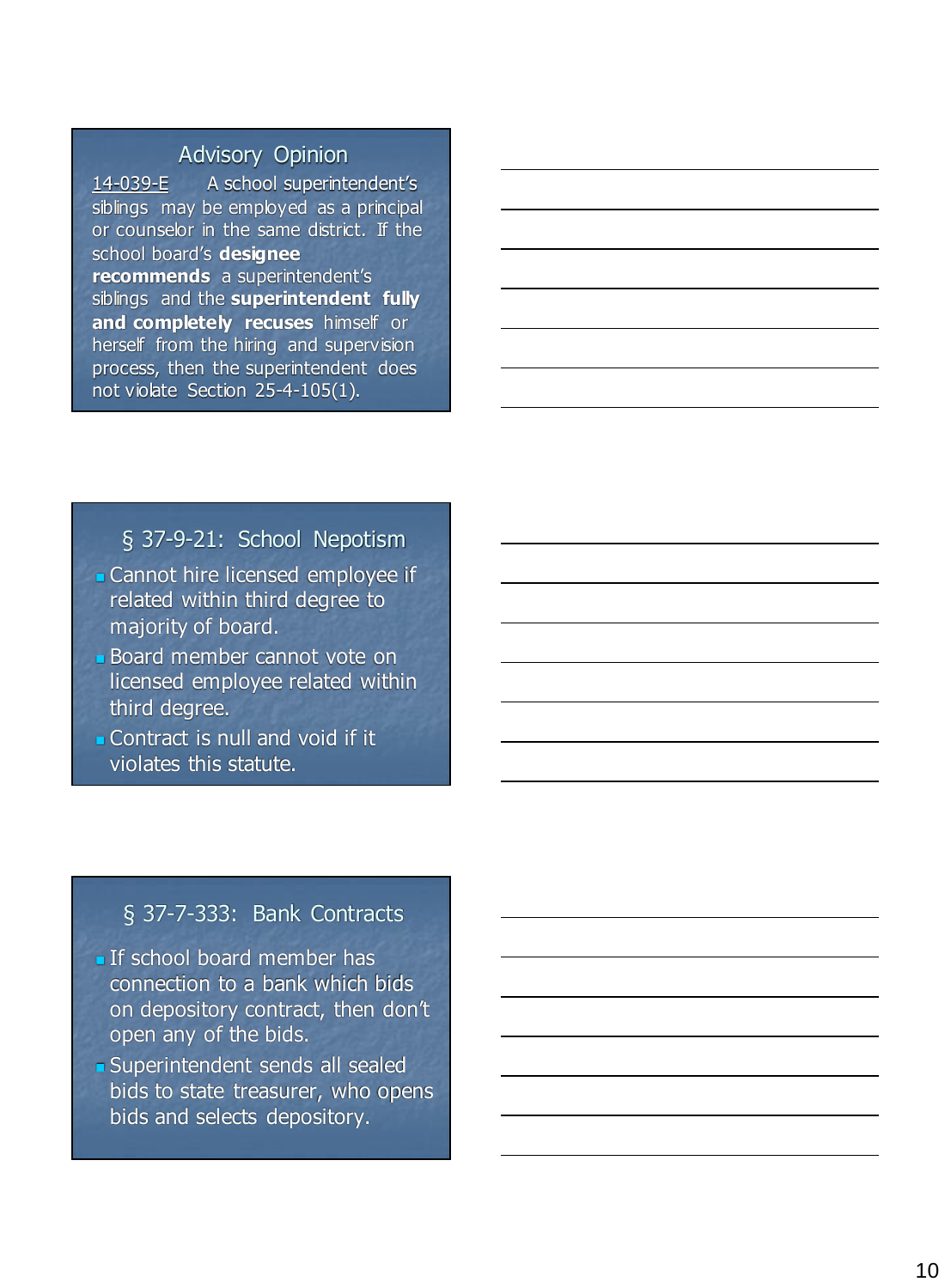## Section 210, Miss. Constitution

<sup>◼</sup> No superintendent, trustee or teacher may have any interest in the sale of anything to any public school in the state.



#### **OPEN MEETINGS Enforcement**

- Complaint is filed with Commission. Complaint is<br>sent to public body, which can respond. Commission may dismiss complaint, make preliminary finding or hold a hearing.
- Ethics Commission may order public body to comply with law.
- Ethics Commission may impose \$500 fine **for first offense, \$1,000 for subsequent offense.**
- Ethics Commission can mediate disputes.
- Either party may appeal *de novo* or enforce<br>Ethics Commission order in local chancery court.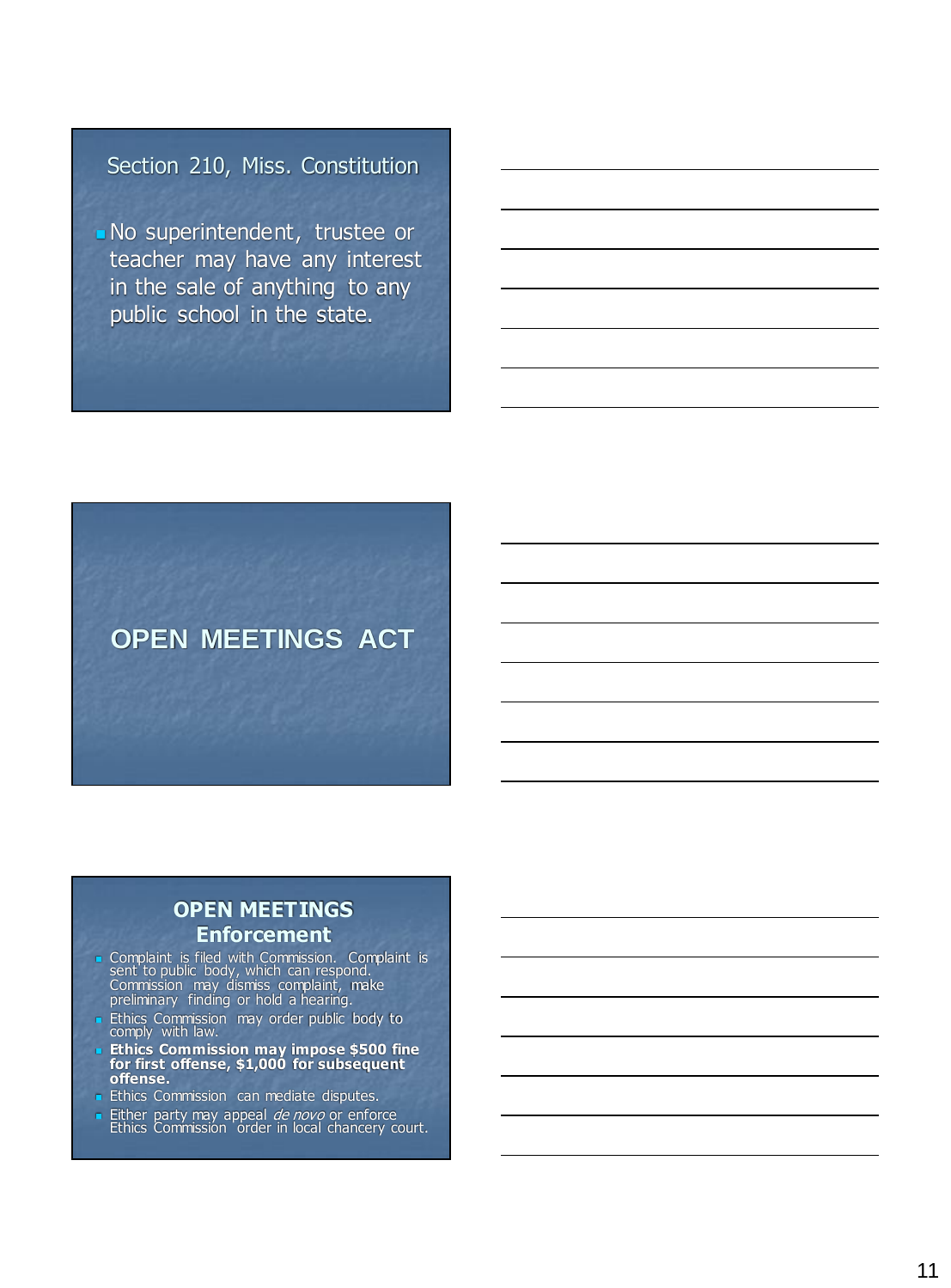## **OPEN MEETINGS ACT The Basics**

■ Public meetings must be open to public.

**Executive session must follow specific** procedure and only for certain reasons.

- Notice of meeting must be given, and minutes must be kept.
- Social gatherings are not "meetings" unless official business is discussed.
- Act never requires executive session.



#### Columbus v. Commercial Dispatch Miss. Sup. Ct.; Sept. 7, 2017

- Deliberations of a quorum must take place in a proper public meeting.
- When a quorum splits into separate groups and discusses the same matter of city business with the same person, a quorum is deliberating, and a "meeting" has occurred.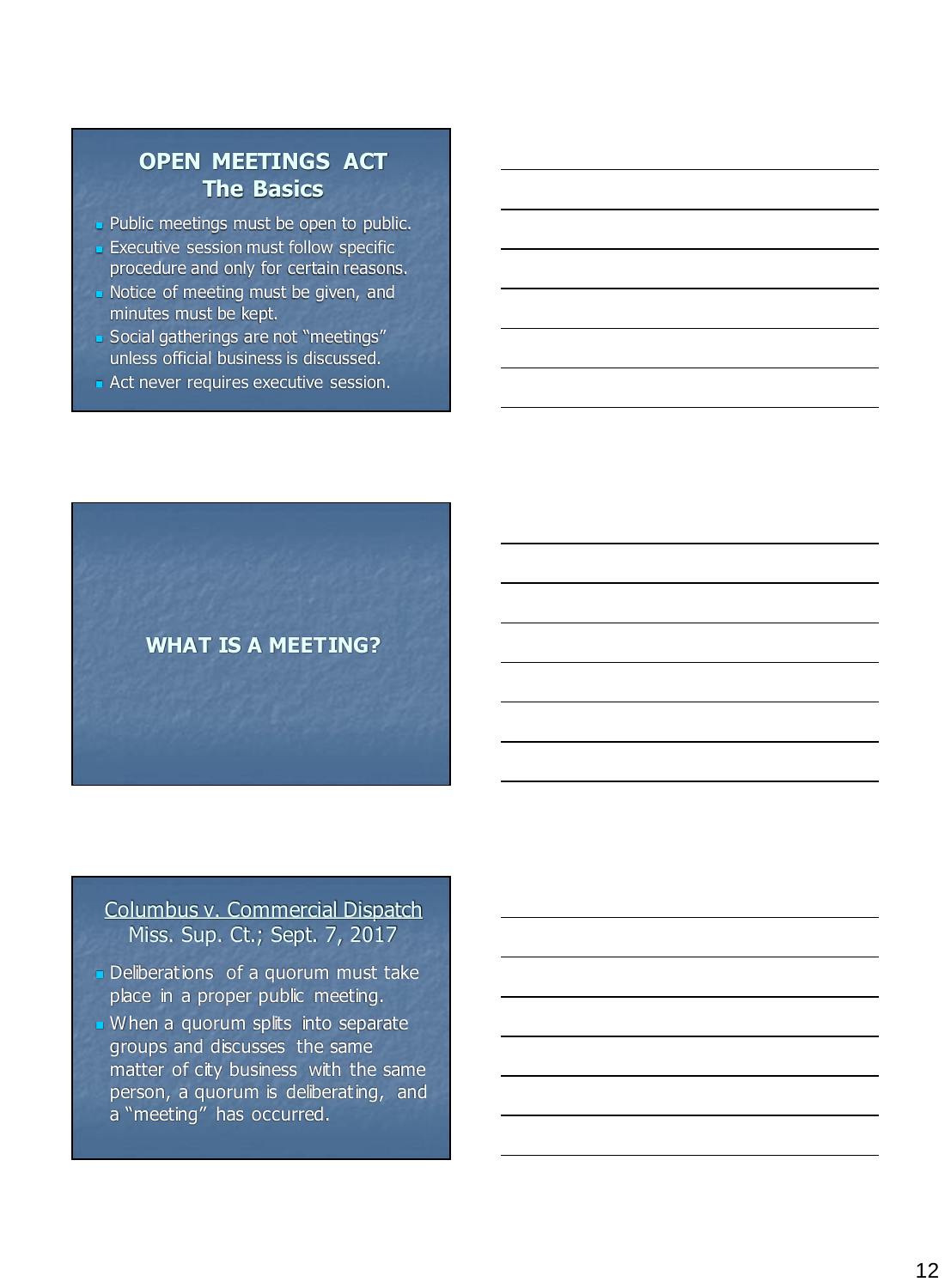#### Case No. M-12-020 McGovern vs. Starkville

- Retreats conducted by the Board of Aldermen are meetings subject to the Open Meetings Act
- **Even if no official action is taken at a** meeting, minutes must be kept
- Committees established by the board to conduct business of the city are subject to the Open Meetings Act



#### Case No. M-17-012 Neely vs. Yazoo County CVB

- Email exchange among a quorum of a board about a matter under their authority can violate the Open Meetings Act.
- A quorum of a board should deliberate board business ONLY in a properly noticed public meeting.
- Board members should avoid using email to communicate with each other about board business.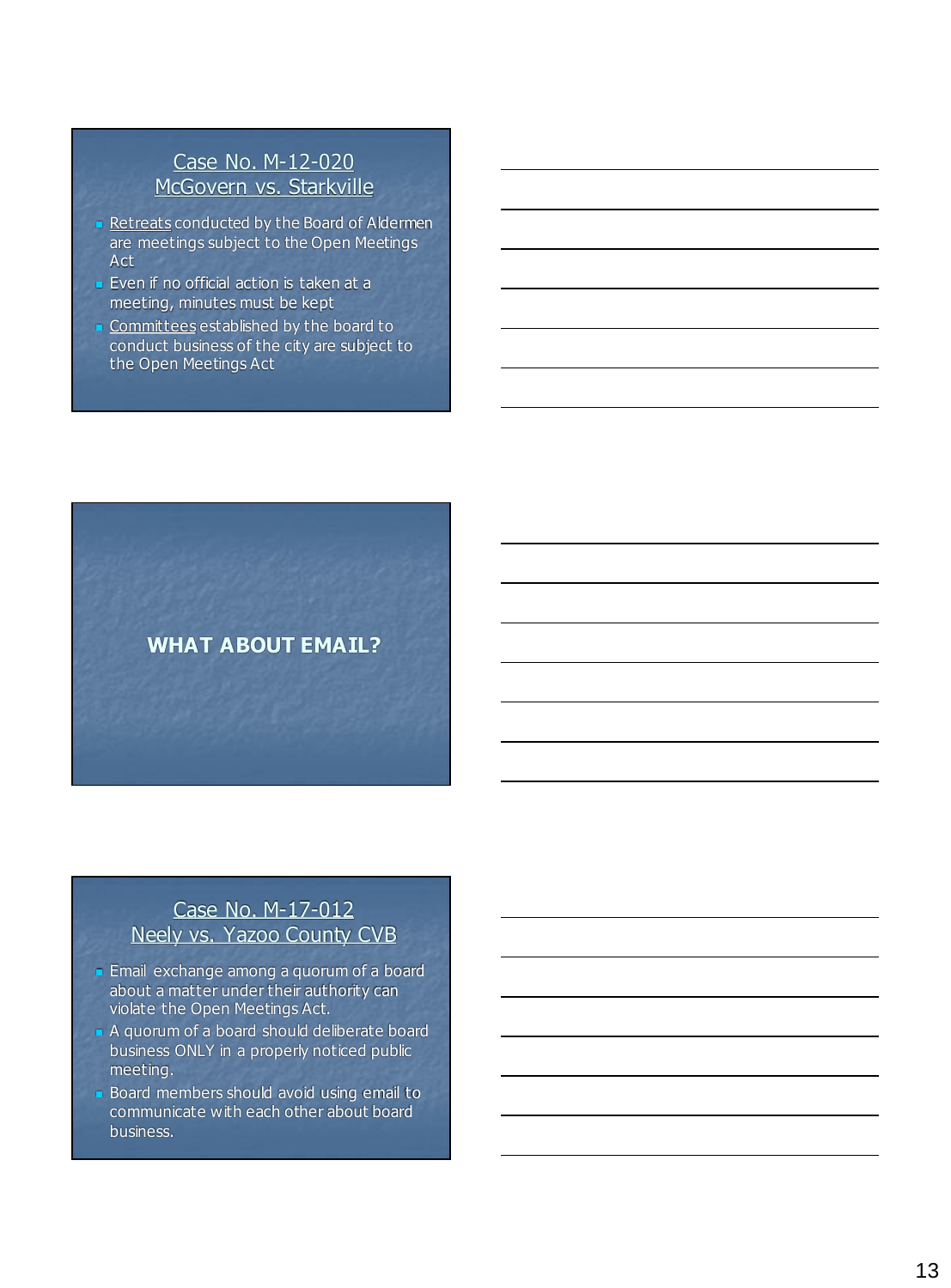#### **Telephonic Meetings Section 25-41-5**

- All members can participate by phone.
- They can be in different locations, so long as one location is open to the public.
- Equipment (speaker phone) must be located in place where board normally meets and allow members of board and public to hear deliberations.
- Votes must be clearly audible or visible to members of the board and public.

#### **Open Meetings Act and COVID-19**

- Statement posted at www.ethics.ms.gov
- Follow all public health recommendations.
- Comply with the Open Meetings Act as best you can.
- Take all measures within your means to ensure transparency AND protect public health.
- Use teleconference or videoconference.
- **Equipment used should be located in public meeting** place and should allow members of the board AND members of the public to hear deliberations.
- Record the open portion of meetings and make recordings available to the public.
- Agenda must be "made available to the public at the time of the meeting" via internet or social media.

**EXECUTIVE SESSION PROCEDURE**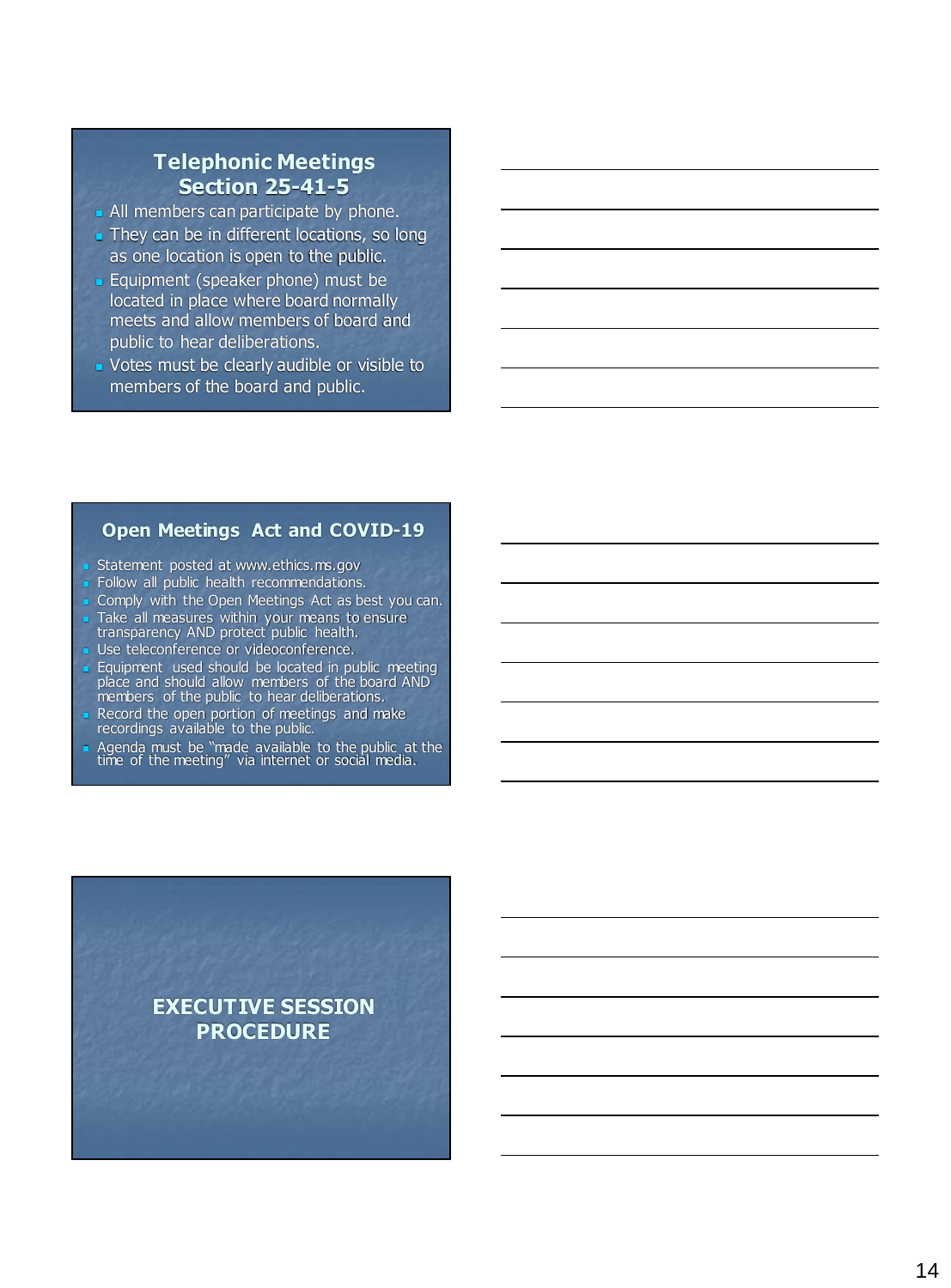#### Hinds County Bd. v. Common Cause (1989)

The purpose … is to discourage private meetings of public bodies … . The technical requirements of the Act not only enlighten the public that there exists a specific, valid reason for going into executive session, but also make it somewhat onerous and time consuming for the board to do so. A board required by law to follow the procedure of … § 25 -41 - 7 will no doubt be less inclined to go into executive session … . [551 So . 2 d 107 , 112 ]

#### **Executive Session Procedure:**

Hinds County Bd. of Sup. v. Common Cause, 551 So.2d 107, 110 -111 (Miss. 1989).

1. The meeting must begin as an Open Meeting. Miss. Code Ann. § 25-41-7(1). 2. A member must make a motion for the meeting

to be closed to determine whether or not the Board should declare an executive session. The statute does not require a second to this motion, but the vote on this motion is taken in open meeting. If majority votes to close meeting to make determination on the question of executive session, the meeting is closed for this purpose. Miss. Code Ann. § 25-41-7(2).

#### Executive Session Procedure (continued)

3. No other business during this closed interim shall be considered until a vote has been taken on whether or not to declare an executive session. Miss. Code Ann. § 25 -41 -7(2). In order to go into executive session, a majority of three-fifths of those present must vote in favor of it. Miss. Code Ann. § 25-41-7(1).

4. The Board must then state in open meeting the reason for going into executive session, and this reason and total vote thereon must thereafter be recorded on the minutes of the meeting. Miss. Code Ann. § 25-41-7(3), (5).

5. The vote to go into executive session is applicable only to that particular meeting on that particular day . Miss. Code Ann. § 25-41-7(6).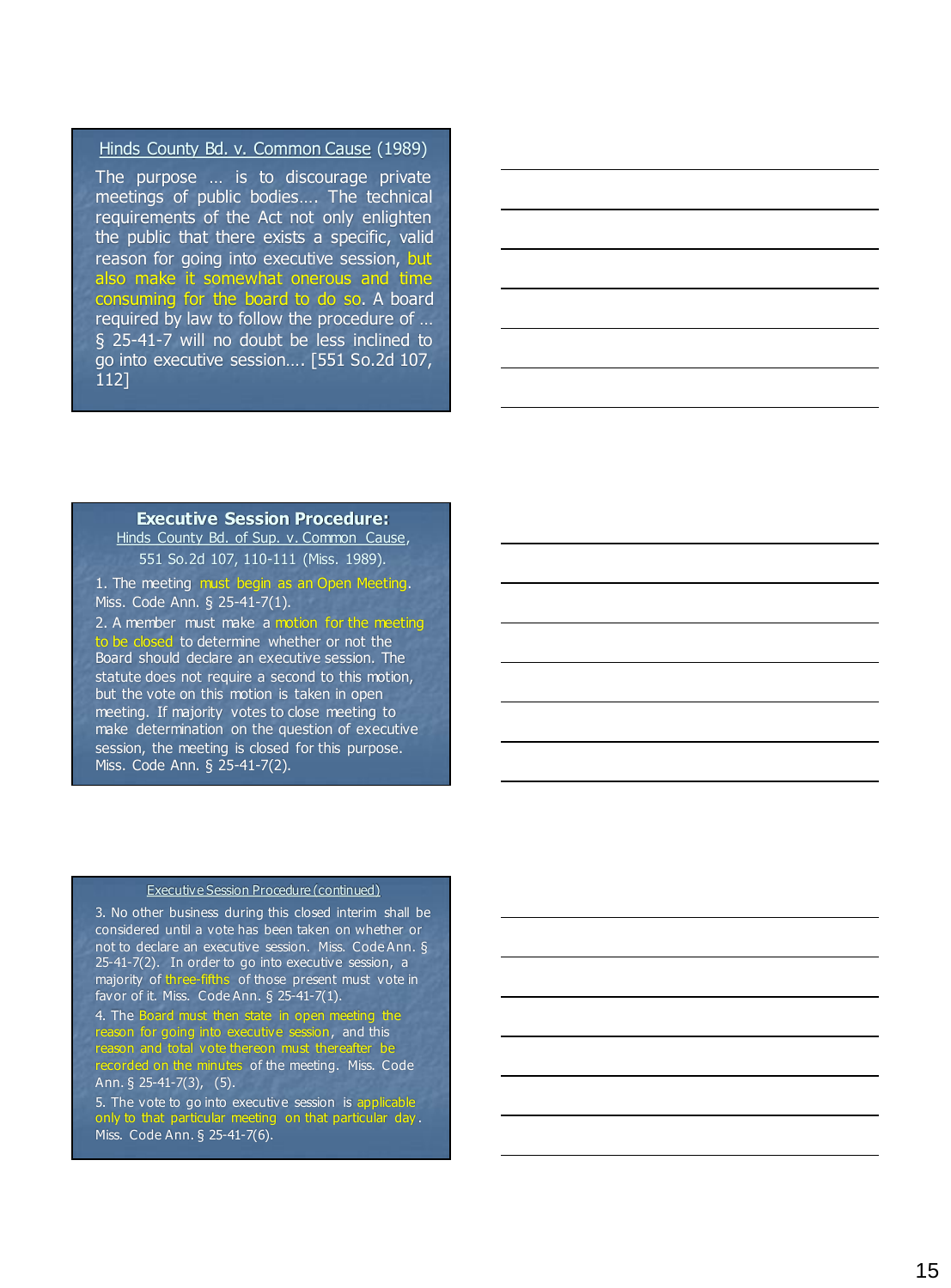## **EXECUTIVE SESSION REASONS**

#### Announce Specific Reasons

Reasons for executive session must be announced in open meeting and recorded in minutes. Must state a meaningful reason with sufficient specificity so that audience will later be able to check it out.

To simply say, "personnel matters," or "litigation," tells nothing. The reason stated must be of sufficient specificity to inform those present that there is in reality a specific, discrete matter or area which the board had determined should be discussed in executive session.

Hinds County Board of Supervisors v. Common Cause of Mississippi, 551 So.2d 107, 111 (Miss. 1989).

#### **Executive Session Reasons**

Executive session may be held for these reasons only:

- (a) Personnel matters relating to person in specific position (b) Litigation, where open discussion would have detrimental effect on litigating position
- (c) Security matters
- (d) Investigations regarding misconduct or violations of law
- (e) Legislature may enter executive session for any reason
- (f) Extraordinary emergency posing irrevocable harm
- (g) Prospective purchase, sale or leasing of lands
- (h) School board discussions about problems of students, parents or teachers
- (i) Preparation of professional licensing exams
- (j) Location, relocation or expansion of a business
- $(k)$  Budget matter which may lead to termination of employee
- (l), (m) (n) certain PERS investments and hospital matters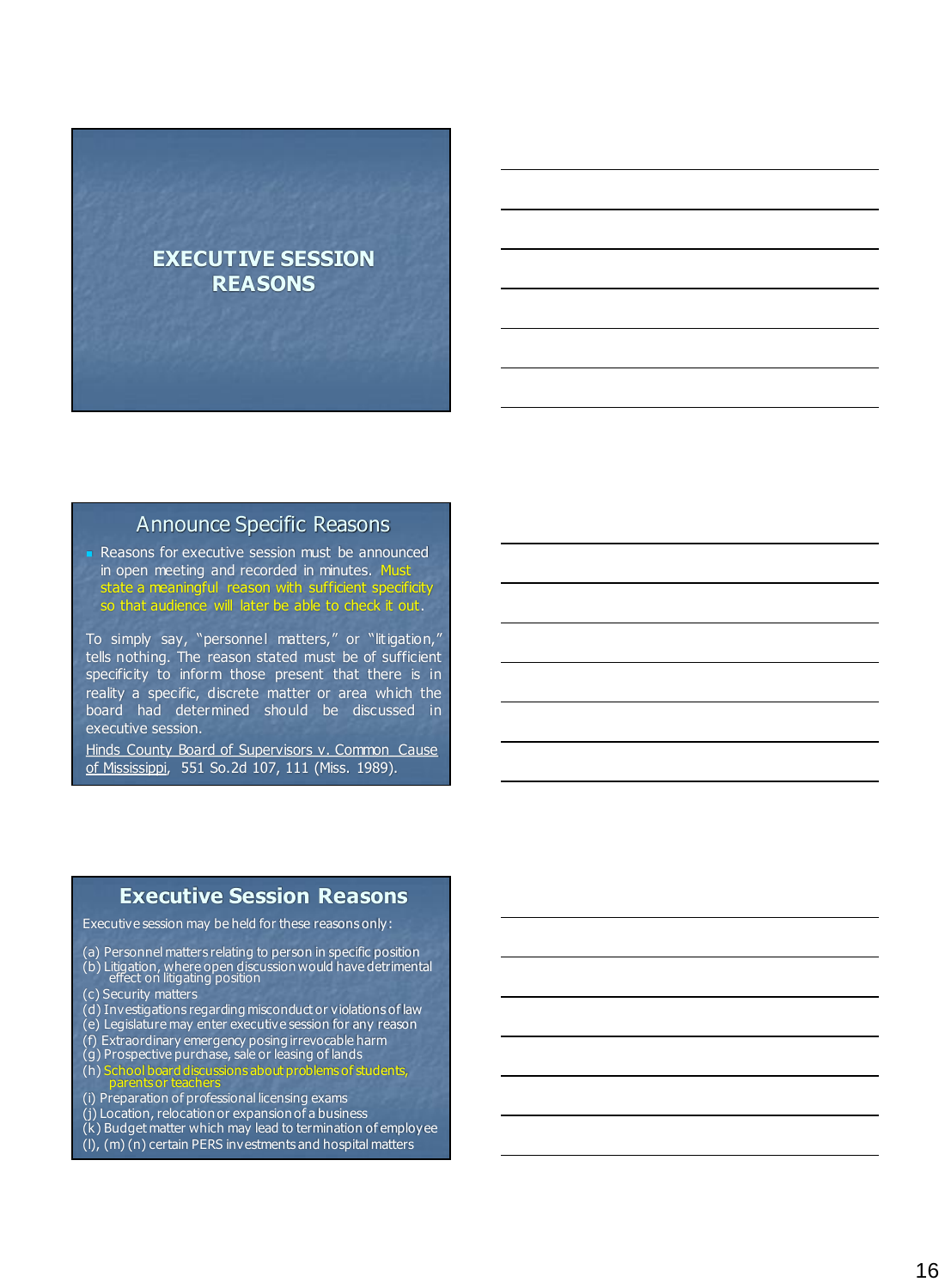#### **OPEN MEETINGS ACT Notice**

- **Times and places of regular meetings** should be set in minutes. (no statute)
- For recess, adjourned, interim or special meetings, notice must be posted in building where board normally meets within one hour of calling the meeting.
- Copy of the notice must be placed in the minutes.

# **Minutes**

- **In Minutes must be kept for all** meetings, whether in open or executive session.
- Minutes must be "recorded" within 30 days after meeting.
- Minutes must be available for public inspection.

# **Content of Minutes**

#### Minutes must show:

- Members present and absent;
- Date, time and place of meeting;
- Accurate recording of any final actions;
- Record, by individual member, of all votes taken;
- Any other information requested by the public body.